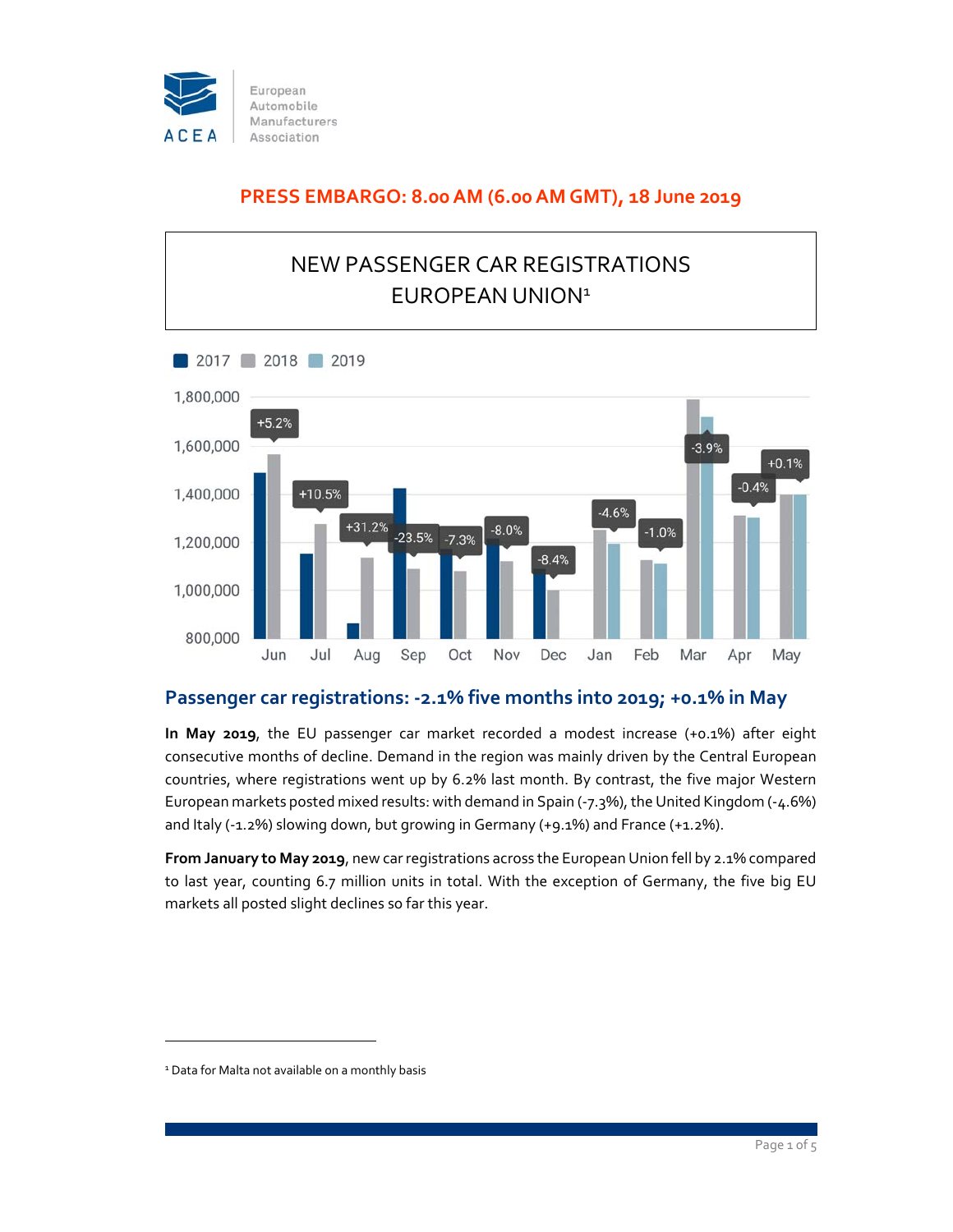

European<br>Automobile Manufacturers Association

## **P R E S S R E L E A S E**

#### **PRESS EMBARGO FOR ALL DATA:**

**8.00 AM (6.00 AM GMT), 18 June 2019**

#### **PROVISIONAL**

#### **NEW PASSENGER CAR REGISTRATIONS BY MARKET EUROPEAN UNION<sup>1</sup> + EFTA**

|                       |           |           |         |           |           | 18/06/2019 |
|-----------------------|-----------|-----------|---------|-----------|-----------|------------|
|                       | May       | May       | %Change | Jan-May   | Jan-May   | %Change    |
|                       | 2019      | 2018      | 19/18   | 2019      | 2018      | 19/18      |
| <b>AUSTRIA</b>        | 30,574    | 32,551    | $-6.1$  | 143,380   | 154,846   | $-7.4$     |
| BELGIUM               | 51,081    | 54,999    | $-7.1$  | 260,444   | 275,158   | $-5.3$     |
| <b>BULGARIA</b>       | 3,641     | 3,308     | $+10.1$ | 15,068    | 14,496    | $+3.9$     |
| <b>CROATIA</b>        | 9,160     | 8,760     | $+4.6$  | 29,983    | 29,700    | $+1.0$     |
| <b>CYPRUS</b>         | 1,120     | 1,231     | $-9.0$  | 5,395     | 6,478     | $-16.7$    |
| <b>CZECH REPUBLIC</b> | 24,059    | 25,720    | $-6.5$  | 106,596   | 117,852   | $-9.6$     |
| DENMARK               | 19,178    | 22,648    | $-15.3$ | 101,908   | 98,500    | $+3.5$     |
| <b>ESTONIA</b>        | 2,801     | 2,568     | $+9.1$  | 11,509    | 11,624    | $-1.0$     |
| FINLAND               | 10,884    | 12,487    | $-12.8$ | 49,734    | 57,951    | $-14.2$    |
| <b>FRANCE</b>         | 193,948   | 191,702   | $+1.2$  | 935,478   | 935,934   | $-0.05$    |
| <b>GERMANY</b>        | 332,962   | 305,057   | $+9.1$  | 1,523,769 | 1,497,723 | $+1.7$     |
| <b>GREECE</b>         | 13,832    | 12,467    | $+10.9$ | 52,424    | 49,741    | $+5.4$     |
| <b>HUNGARY</b>        | 14,207    | 12,873    | $+10.4$ | 60,963    | 56,543    | $+7.8$     |
| <b>IRELAND</b>        | 6,324     | 6,055     | $+4.4$  | 79,316    | 85,868    | $-7.6$     |
| <b>ITALY</b>          | 197,307   | 199,692   | $-1.2$  | 910,093   | 946,381   | $-3.8$     |
| LATVIA                | 1,768     | 1,692     | $+4.5$  | 7,873     | 7,342     | $+7.2$     |
| LITHUANIA             | 4,245     | 3,138     | $+35.3$ | 18,940    | 12,745    | $+48.6$    |
| LUXEMBOURG            | 5,415     | 5,361     | $+1.0$  | 25,924    | 25,028    | $+3.6$     |
| NETHERLANDS           | 36,830    | 36,710    | $+0.3$  | 185,023   | 206,242   | $-10.3$    |
| <b>POLAND</b>         | 47,094    | 42,354    | $+11.2$ | 233,282   | 226,955   | $+2.8$     |
| <b>PORTUGAL</b>       | 22,724    | 23,634    | $-3.9$  | 103,290   | 108,344   | $-4.7$     |
| <b>ROMANIA</b>        | 13,011    | 11,555    | $+12.6$ | 57,538    | 47,827    | $+20.3$    |
| <b>SLOVAKIA</b>       | 9,888     | 9,674     | $+2.2$  | 42,679    | 42,424    | $+0.6$     |
| <b>SLOVENIA</b>       | 7,197     | 7,301     | $-1.4$  | 33,053    | 34,299    | $-3.6$     |
| SPAIN                 | 125,625   | 135,525   | $-7.3$  | 561,953   | 592,274   | $-5.1$     |
| <b>SWEDEN</b>         | 31,919    | 37,687    | $-15.3$ | 136,052   | 159,299   | $-14.6$    |
| UNITED KINGDOM        | 183,724   | 192,649   | -4.6    | 1,045,824 | 1,079,049 | $-3.1$     |
| <b>EUROPEAN UNION</b> | 1,400,518 | 1,399,398 | $+0.1$  | 6,737,491 | 6,880,623 | $-2.1$     |
| $EU15^2$              | 1,262,327 | 1,269,224 | $-0.5$  | 6,114,612 | 6,272,338 | $-2.5$     |
| $EU12^3$              | 138,191   | 130,174   | $+6.2$  | 622,879   | 608,285   | $+2.4$     |
| ICELAND               | 2,013     | 2,857     | $-29.5$ | 5,935     | 9,287     | $-36.1$    |
| <b>NORWAY</b>         | 13,117    | 13,046    | $+0.5$  | 62,857    | 60,900    | $+3.2$     |
| <b>SWITZERLAND</b>    | 28,060    | 27,826    | $+0.8$  | 128,745   | 126,434   | $+1.8$     |
| <b>EFTA</b>           | 43,190    | 43,729    | $-1.2$  | 197,537   | 196,621   | $+0.5$     |
| EU + EFTA             | 1,443,708 | 1,443,127 | $+0.04$ | 6,935,028 | 7,077,244 | $-2.0$     |
| EU15 + EFTA           | 1,305,517 | 1,312,953 | $-0.6$  | 6,312,149 | 6,468,959 | $-2.4$     |

SOURCE: **NATIONAL AUTOMOBILE MANUFACTURERS' ASSOCIATIONS**

*1 Data for Malta n.a. <sup>3</sup> <sup>2</sup> Member States before the 2004 enlargement*

*Member States having joined the EU since 2004*

New passenger car registrations in the EU ‐ month trend | 2008‐2019



#### **Next press release: Wednesday 17 July 2019**

This information is available on the ACEA website: http://www.acea.be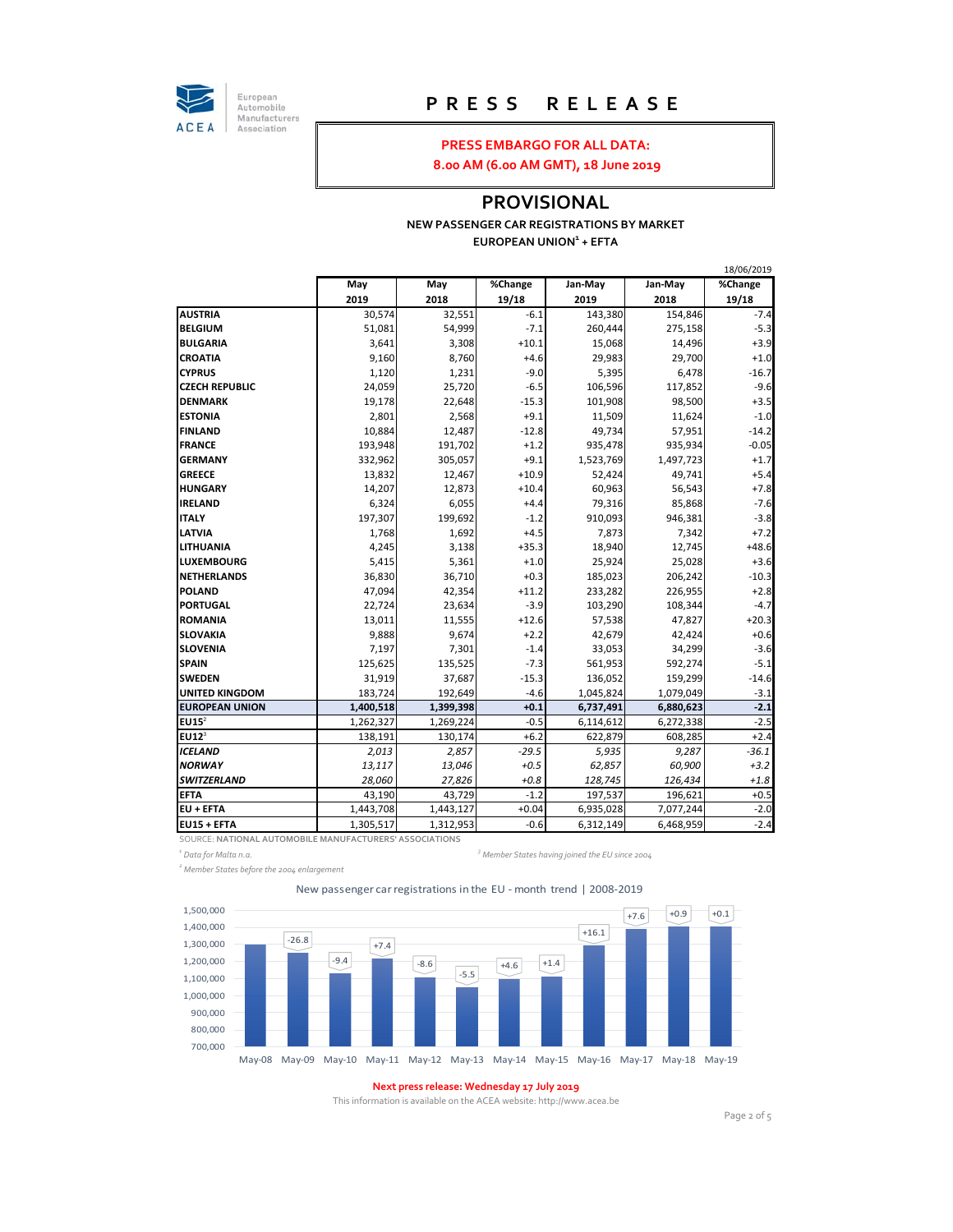

# **P R E S S R E L E A S E**

## **PROVISIONAL**

#### **NEW PASSENGER CAR REGISTRATIONS BY MANUFACTURER**

#### **EUROPEAN UNION**

|                                |               |      |              |         |          |                     | 18/06/2019 |           |           |          |  |
|--------------------------------|---------------|------|--------------|---------|----------|---------------------|------------|-----------|-----------|----------|--|
|                                | May           |      |              | Jan-May |          |                     |            |           |           |          |  |
|                                | $%$ Share $1$ |      | <b>Units</b> |         | %Change  | %Share <sup>1</sup> |            | Units     |           | %Change  |  |
|                                | '19           | '18  | 2019         | 2018    | 19/18    | '19                 | '18        | 2019      | 2018      | 19/18    |  |
| <b>VW Group</b>                | 24.7          | 25.2 | 345,296      | 352,672 | $-2.1$   | 24.2                | 24.4       | 1,627,137 | 1,679,113 | $-3.1$   |  |
| VOLKSWAGEN                     | 11.0          | 12.0 | 153,712      | 168,355 | $-8.7$   | 11.1                | 11.4       | 745,299   | 784,063   | $-4.9$   |  |
| <b>AUDI</b>                    | 4.9           | 5.0  | 68,655       | 69,820  | $-1.7$   | 4.8                 | 5.0        | 325,095   | 344,257   | $-5.6$   |  |
| <b>SKODA</b>                   | 4.7           | 4.6  | 66,509       | 64,071  | $+3.8$   | 4.7                 | 4.6        | 315,660   | 315,127   | $+0.2$   |  |
| <b>SEAT</b>                    | 3.5           | 3.0  | 48,345       | 42,450  | $+13.9$  | 3.1                 | 2.9        | 211,302   | 199,964   | $+5.7$   |  |
| <b>PORSCHE</b>                 | 0.5           | 0.5  | 7,546        | 7,649   | $-1.3$   | 0.4                 | 0.5        | 27,340    | 33,862    | $-19.3$  |  |
| OTHERS <sup>2</sup>            | 0.0           | 0.0  | 529          | 327     | $+61.8$  | 0.0                 | 0.0        | 2,441     | 1,840     | $+32.7$  |  |
| <b>PSA Group</b>               | 16.7          | 16.0 | 233,419      | 223,834 | $+4.3$   | 16.8                | 16.3       | 1,130,337 | 1,123,377 | $+0.6$   |  |
| <b>PEUGEOT</b>                 | 6.2           | 6.1  | 87,503       | 85,821  | $+2.0$   | 6.4                 | 6.4        | 432,527   | 437,324   | $-1.1$   |  |
| OPEL/VAUXHALL                  | 5.8           | 5.7  | 81,173       | 80,275  | $+1.1$   | 5.8                 | 5.8        | 387,408   | 397,760   | $-2.6$   |  |
| <b>CITROEN</b>                 | 4.3           | 3.8  | 60,620       | 53,299  | $+13.7$  | 4.3                 | 3.9        | 292,577   | 267,797   | $+9.3$   |  |
| DS                             | 0.3           | 0.3  | 4,123        | 4,439   | $-7.1$   | 0.3                 | 0.3        | 17,825    | 20,496    | $-13.0$  |  |
| <b>RENAULT Group</b>           | 11.1          | 11.6 | 155,784      | 161,838 | $-3.7$   | 10.6                | 10.4       | 713,170   | 713,904   | $-0.1$   |  |
| <b>RENAULT</b>                 | 7.0           | 7.7  | 97,513       | 108,118 | $-9.8$   | 6.8                 | 7.1        | 455,914   | 485,514   | $-6.1$   |  |
| <b>DACIA</b>                   | 4.1           | 3.8  | 57,398       | 53,074  | $+8.1$   | 3.8                 | 3.3        | 253,124   | 225,832   | $+12.1$  |  |
| <b>ALPINE</b>                  | 0.0           | 0.0  | 418          | 166     | $+151.8$ | 0.0                 | 0.0        | 2,091     | 369       | $+466.7$ |  |
| LADA                           | 0.0           | 0.0  | 455          | 480     | $-5.2$   | 0.0                 | 0.0        | 2,041     | 2,189     | $-6.8$   |  |
| <b>HYUNDAI Group</b>           | 6.5           | 6.3  | 90,513       | 88,683  | $+2.1$   | 6.6                 | 6.5        | 445,515   | 445,910   | $-0.1$   |  |
| <b>HYUNDAI</b>                 | 3.3           | 3.3  | 46,457       | 46,756  | $-0.6$   | 3.4                 | 3.4        | 228,622   | 232,759   | $-1.8$   |  |
| KIA                            | 3.1           | 3.0  | 44,056       | 41,927  | $+5.1$   | 3.2                 | 3.1        | 216,893   | 213,151   | $+1.8$   |  |
| <b>FCA Group</b>               | 7.1           | 7.7  | 99,611       | 108,408 | $-8.1$   | 6.6                 | 7.0        | 442,521   | 484,400   | $-8.6$   |  |
| <b>FIAT</b>                    | 5.2           | 5.4  | 73,064       | 75,987  | $-3.8$   | 4.7                 | 5.0        | 313,311   | 344,982   | $-9.2$   |  |
| JEEP                           | 1.1           | 1.3  | 15,649       | 17,951  | $-12.8$  | 1.1                 | 1.0        | 73,462    | 72,085    | $+1.9$   |  |
| LANCIA/CHRYSLER                | 0.4           | 0.4  | 6,091        | 5,083   | $+19.8$  | 0.5                 | 0.3        | 30,401    | 23,247    | $+30.8$  |  |
| <b>ALFA ROMEO</b>              | 0.3           | 0.6  | 4,357        | 8,681   | $-49.8$  | 0.3                 | 0.6        | 22,678    | 40,111    | $-43.5$  |  |
| OTHERS <sup>3</sup>            | 0.0           | 0.1  | 450          | 706     | $-36.3$  | 0.0                 | 0.1        | 2,669     | 3,975     | $-32.9$  |  |
| <b>FORD</b>                    | 5.9           | 6.2  | 82,883       | 86,714  | $-4.4$   | 6.3                 | 6.7        | 421,510   | 458,716   | $-8.1$   |  |
| <b>BMW Group</b>               | 6.3           | 5.8  | 88,507       | 81,350  | $+8.8$   | 6.2                 | 6.0        | 419,778   | 413,578   | $+1.5$   |  |
| <b>BMW</b>                     | 5.2           | 4.5  | 73,225       | 63,102  | $+16.0$  | 5.0                 | 4.7        | 335,762   | 326,719   | $+2.8$   |  |
| <b>MINI</b>                    | 1.1           | 1.3  | 15,282       | 18,248  | $-16.3$  | 1.2                 | 1.3        | 84,016    | 86,859    | $-3.3$   |  |
| <b>DAIMLER</b>                 | 5.9           | 5.9  | 83,036       | 82,688  | $+0.4$   | 6.0                 | 5.9        | 405,529   | 403,050   | $+0.6$   |  |
| <b>MERCEDES</b>                | 5.3           | 5.3  | 73,678       | 73,549  | $+0.2$   | 5.4                 | 5.3        | 362,656   | 362,536   | $+0.03$  |  |
| <b>SMART</b>                   | 0.7           | 0.7  | 9,358        | 9,139   | $+2.4$   | 0.6                 | 0.6        | 42,873    | 40,514    | $+5.8$   |  |
| <b>TOYOTA Group</b>            | 5.0           | 4.4  | 69,395       | 62,091  | $+11.8$  | 4.9                 | 4.8        | 327,417   | 327,384   | $+0.01$  |  |
| <b>TOYOTA</b>                  | 4.6           | 4.2  | 64,524       | 58,176  | $+10.9$  | 4.5                 | 4.5        | 305,394   | 307,601   | $-0.7$   |  |
| LEXUS                          | 0.3           | 0.3  | 4,871        | 3,915   | $+24.4$  | 0.3                 | 0.3        | 22,023    | 19,783    | $+11.3$  |  |
| <b>NISSAN</b>                  | 2.3           | 2.8  | 32,326       | 39,359  | $-17.9$  | 2.6                 | 3.4        | 176,552   | 231,097   | $-23.6$  |  |
| <b>VOLVO CAR CORP.</b>         | 2.0           | 1.7  | 28,309       | 24,344  | $+16.3$  | 2.0                 | 1.8        | 136,868   | 124,221   | $+10.2$  |  |
| <b>JAGUAR LAND ROVER Group</b> | 1.2           | 1.3  | 16,556       | 18,374  | $-9.9$   | 1.5                 | 1.5        | 100,527   | 102,182   | $-1.6$   |  |
| <b>LAND ROVER</b>              | 0.8           | 0.9  | 10,845       | 11,955  | $-9.3$   | 1.0                 | 1.0        | 66,843    | 68,849    | $-2.9$   |  |
| <b>JAGUAR</b>                  | 0.4           | 0.5  | 5,711        | 6,419   | $-11.0$  | 0.5                 | 0.5        | 33,684    | 33,333    | $+1.1$   |  |
| <b>MAZDA</b>                   | 1.3           | 1.2  | 18,610       | 16,674  | $+11.6$  | 1.5                 | 1.4        | 99,360    | 99,435    | $-0.1$   |  |
| <b>MITSUBISHI</b>              | 0.9           | 0.7  | 12,594       | 10,315  | $+22.1$  | 0.9                 | 0.8        | 63,983    | 54,164    | $+18.1$  |  |
| <b>HONDA</b>                   | 0.6           | 0.8  | 8,718        | 10,706  | $-18.6$  | 0.8                 | 0.9        | 54,551    | 63,980    | $-14.7$  |  |

SOURCE: **ACEA MEMBERS**

*1 ACEA estimation based on total by market*

*<sup>2</sup> Includes Bentley, Lamborghini and Bugatti*

*3 Includes Dodge and Maserati*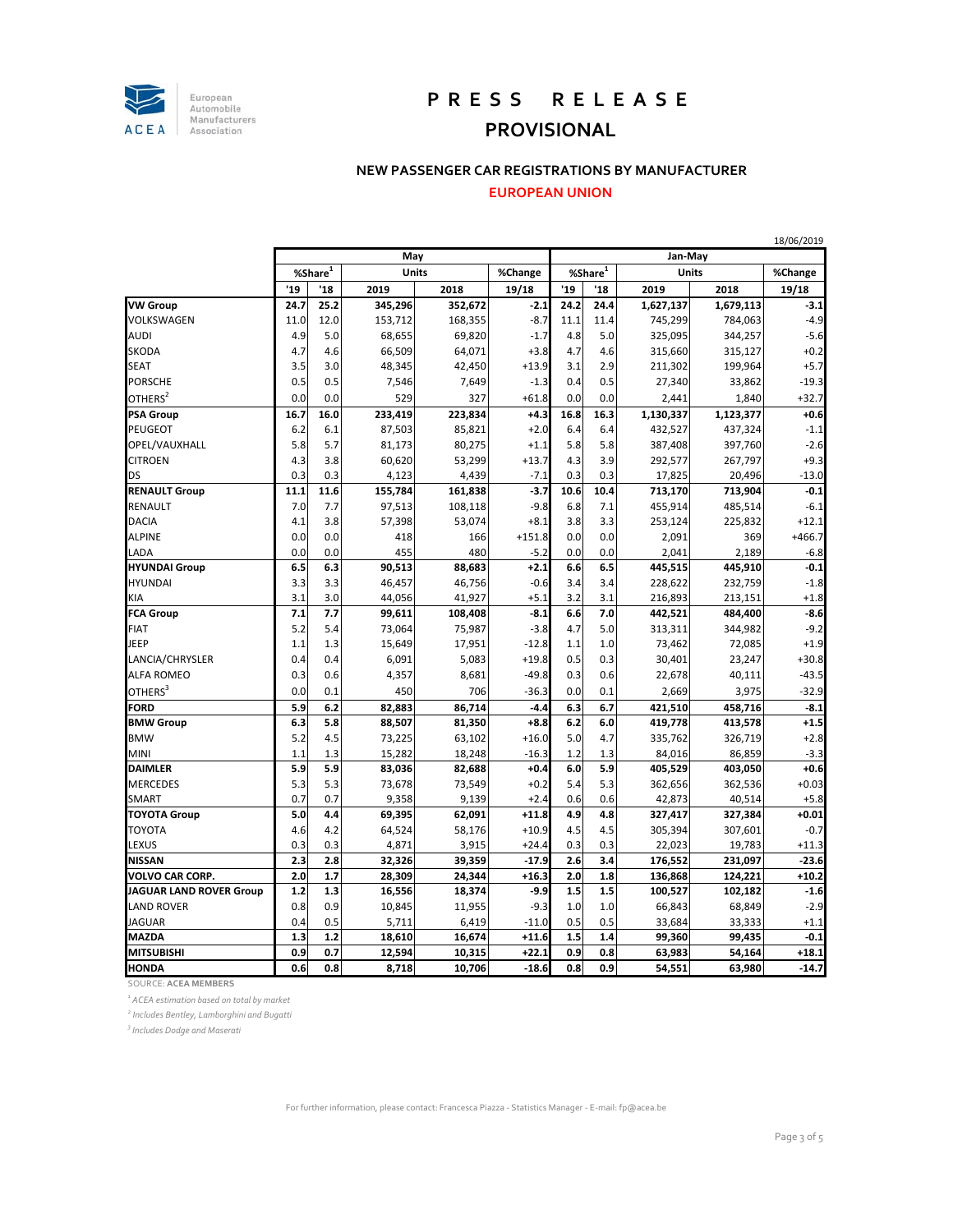

# **P R E S S R E L E A S E**

## **PROVISIONAL**

#### **NEW PASSENGER CAR REGISTRATIONS BY MANUFACTURER**

#### **EUROPEAN UNION + EFTA**

|                         |                     |      |         |         |          | 18/06/2019  |      |              |           |          |
|-------------------------|---------------------|------|---------|---------|----------|-------------|------|--------------|-----------|----------|
|                         | May                 |      |         |         | Jan-May  |             |      |              |           |          |
|                         | %Share <sup>1</sup> |      | Units   |         | %Change  | %Share $^1$ |      | <b>Units</b> |           | %Change  |
|                         | '19                 | '18  | 2019    | 2018    | 19/18    | '19         | '18  | 2019         | 2018      | 19/18    |
| <b>VW</b> Group         | 24.8                | 25.3 | 358.115 | 364,876 | $-1.9$   | 24.3        | 24.4 | 1,681,753    | 1,729,707 | $-2.8$   |
| VOLKSWAGEN              | 11.0                | 12.1 | 158,891 | 173,900 | $-8.6$   | 11.1        | 11.4 | 768,576      | 805,701   | $-4.6$   |
| <b>AUDI</b>             | 4.9                 | 5.0  | 71,353  | 72,159  | $-1.1$   | 4.8         | 5.0  | 335,176      | 354,037   | $-5.3$   |
| <b>SKODA</b>            | 4.8                 | 4.6  | 69,466  | 66,761  | $+4.1$   | 4.7         | 4.6  | 329,047      | 326,750   | $+0.7$   |
| <b>SEAT</b>             | 3.5                 | 3.0  | 49,954  | 43,617  | $+14.5$  | 3.1         | 2.9  | 217,625      | 205,300   | $+6.0$   |
| <b>PORSCHE</b>          | 0.5                 | 0.6  | 7,883   | 8,088   | $-2.5$   | 0.4         | 0.5  | 28,658       | 35,941    | $-20.3$  |
| OTHERS <sup>2</sup>     | 0.0                 | 0.0  | 568     | 351     | $+61.8$  | 0.0         | 0.0  | 2,671        | 1,978     | $+35.0$  |
| <b>PSA Group</b>        | 16.4                | 15.8 | 236,888 | 227,585 | $+4.1$   | 16.5        | 16.1 | 1,144,998    | 1,140,808 | $+0.4$   |
| PEUGEOT                 | 6.2                 | 6.0  | 88,800  | 87,293  | $+1.7$   | 6.3         | 6.3  | 438,375      | 444,048   | $-1.3$   |
| OPEL/VAUXHALL           | 5.7                 | 5.7  | 82,573  | 81,718  | $+1.0$   | 5.7         | 5.7  | 392,737      | 404,307   | $-2.9$   |
| <b>CITROEN</b>          | 4.2                 | 3.7  | 61,323  | 54,043  | $+13.5$  | 4.3         | 3.8  | 295,756      | 271,610   | $+8.9$   |
| <b>DS</b>               | 0.3                 | 0.3  | 4,192   | 4,531   | $-7.5$   | 0.3         | 0.3  | 18,130       | 20,843    | $-13.0$  |
| <b>RENAULT Group</b>    | 10.9                | 11.4 | 157,983 | 164,574 | $-4.0$   | 10.4        | 10.3 | 723,008      | 725,640   | $-0.4$   |
| <b>RENAULT</b>          | 6.8                 | 7.6  | 98,878  | 109,896 | $-10.0$  | 6.7         | 7.0  | 461,964      | 493,169   | $-6.3$   |
| <b>DACIA</b>            | 4.0                 | 3.7  | 58,205  | 54,000  | $+7.8$   | 3.7         | 3.2  | 256,806      | 229,863   | $+11.7$  |
| <b>ALPINE</b>           | 0.0                 | 0.0  | 445     | 195     | $+128.2$ | 0.0         | 0.0  | 2,197        | 415       | $+429.4$ |
| LADA                    | 0.0                 | 0.0  | 455     | 483     | $-5.8$   | 0.0         | 0.0  | 2,041        | 2,193     | $-6.9$   |
| <b>HYUNDAI Group</b>    | 6.4                 | 6.3  | 93,026  | 90,940  | $+2.3$   | 6.6         | 6.4  | 457,153      | 456,023   | $+0.2$   |
| <b>HYUNDAI</b>          | 3.3                 | 3.3  | 47,920  | 47,984  | $-0.1$   | 3.4         | 3.4  | 236,027      | 238,675   | $-1.1$   |
| <b>KIA</b>              | 3.1                 | 3.0  | 45,106  | 42,956  | $+5.0$   | 3.2         | 3.1  | 221,126      | 217,348   | $+1.7$   |
| <b>FCA Group</b>        | 7.0                 | 7.7  | 101,244 | 110,457 | $-8.3$   | 6.5         | 7.0  | 450,138      | 492,606   | $-8.6$   |
| <b>FIAT</b>             | 5.1                 | 5.3  | 73,847  | 76,909  | $-4.0$   | 4.6         | 4.9  | 316,911      | 349,002   | $-9.2$   |
| <b>JEEP</b>             | 1.1                 | 1.3  | 16,110  | 18,511  | $-13.0$  | 1.1         | 1.0  | 75,723       | 74,156    | $+2.1$   |
| LANCIA/CHRYSLER         | 0.4                 | 0.4  | 6,094   | 5,086   | $+19.8$  | 0.4         | 0.3  | 30,415       | 23,255    | $+30.8$  |
| <b>ALFA ROMEO</b>       | 0.3                 | 0.6  | 4,660   | 9,185   | $-49.3$  | 0.3         | 0.6  | 24,067       | 41,867    | $-42.5$  |
| OTHERS <sup>3</sup>     | 0.0                 | 0.1  | 533     | 766     | $-30.4$  | 0.0         | 0.1  | 3,022        | 4,326     | $-30.1$  |
| <b>BMW Group</b>        | 6.4                 | 5.9  | 91,991  | 85,172  | $+8.0$   | 6.3         | 6.1  | 436,745      | 431,989   | $+1.1$   |
| <b>BMW</b>              | 5.3                 | 4.6  | 76,286  | 66,354  | $+15.0$  | 5.1         | 4.8  | 350,328      | 342,212   | $+2.4$   |
| <b>MINI</b>             | 1.1                 | 1.3  | 15,705  | 18,818  | $-16.5$  | 1.2         | 1.3  | 86,417       | 89,777    | $-3.7$   |
| <b>FORD</b>             | 5.9                 | 6.1  | 84,490  | 88,508  | $-4.5$   | 6.2         | 6.6  | 428,679      | 467,259   | $-8.3$   |
| <b>DAIMLER</b>          | 5.9                 | 6.0  | 85,688  | 85,901  | $-0.2$   | 6.0         | 5.9  | 418,405      | 418,467   | $-0.01$  |
| <b>MERCEDES</b>         | 5.3                 | 5.3  | 76,111  | 76,528  | $-0.5$   | 5.4         | 5.3  | 374,493      | 377,052   | $-0.7$   |
| <b>SMART</b>            | 0.7                 | 0.6  | 9,577   | 9,373   | $+2.2$   | 0.6         | 0.6  | 43,912       | 41,415    | $+6.0$   |
| <b>TOYOTA Group</b>     | 5.1                 | 4.5  | 73,189  | 65,301  | $+12.1$  | 4.9         | 4.8  | 339,949      | 340,235   | $-0.1$   |
| <b>TOYOTA</b>           | 4.7                 | 4.2  | 68,099  | 61,262  | $+11.2$  | 4.6         | 4.5  | 317,223      | 319,856   | $-0.8$   |
| LEXUS                   | 0.4                 | 0.3  | 5,090   | 4,039   | $+26.0$  | 0.3         | 0.3  | 22,726       | 20,379    | $+11.5$  |
| <b>NISSAN</b>           | 2.3                 | 2.8  | 33,383  | 40,662  | $-17.9$  | 2.6         | 3.4  | 182,458      | 239,265   | $-23.7$  |
| <b>VOLVO CAR CORP.</b>  | 2.1                 | 1.8  | 29,949  | 25,885  | $+15.7$  | 2.1         | 1.9  | 145,165      | 132,884   | $+9.2$   |
| JAGUAR LAND ROVER Group | 1.2                 | 1.3  | 17,443  | 18,938  | $-7.9$   | 1.5         | 1.5  | 105,201      | 104,995   | $+0.2$   |
| <b>LAND ROVER</b>       | 0.8                 | 0.9  | 11,172  | 12,323  | $-9.3$   | 1.0         | 1.0  | 68,832       | 70,776    | $-2.7$   |
| <b>JAGUAR</b>           | 0.4                 | 0.5  | 6,271   | 6,615   | $-5.2$   | 0.5         | 0.5  | 36,369       | 34,219    | $+6.3$   |
| <b>MAZDA</b>            | 1.4                 | 1.2  | 19,525  | 17,686  | $+10.4$  | 1.5         | 1.5  | 103,138      | 104,136   | $-1.0$   |
| <b>MITSUBISHI</b>       | 0.9                 | 0.8  | 13,397  | 11,160  | $+20.0$  | 1.0         | 0.8  | 68,520       | 57,968    | $+18.2$  |
| <b>HONDA</b>            | 0.6                 | 0.8  | 9,135   | 11,088  | $-17.6$  | 0.8         | 0.9  | 56,655       | 66,401    | $-14.7$  |

SOURCE: **ACEA MEMBERS**

*1 ACEA estimation based on total by market*

*<sup>2</sup> Includes Bentley, Lamborghini and Bugatti*

*3 Includes Dodge and Maserati*